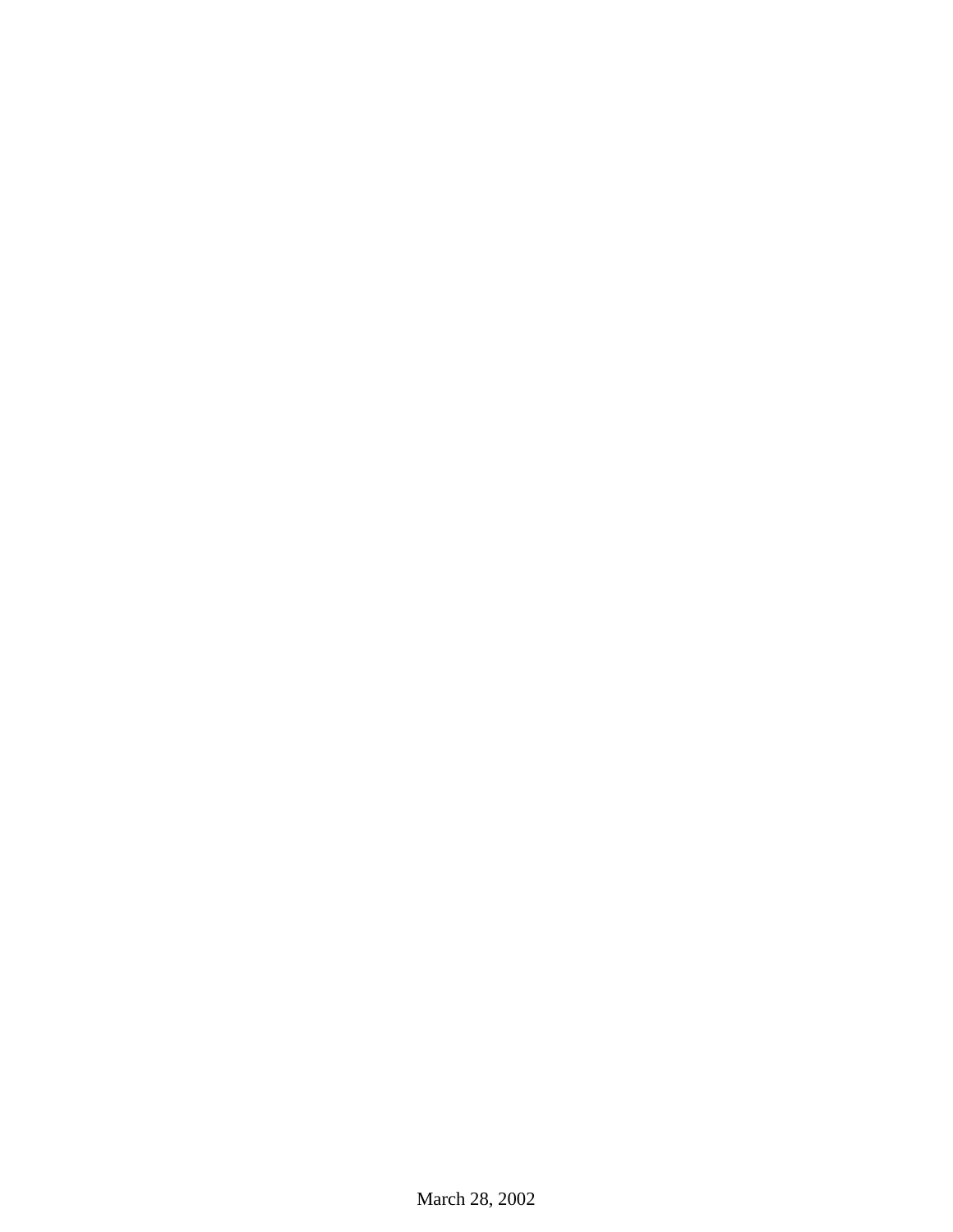The University of the State of New York **The State Education Department**



# **ANALYSES BY STUDENT SUBGROUP OF SCHOOL PERFORMANCE IN ENGLISH LANGUAGE ARTS AND MATHEMATICS**

**for**

### **Eastport-South Manor Central High School District**

Historically, on State assessments the average performance of Black, Hispanic, and Native American students has been lower than that of White and Asian students. Similarly, students from low-income families have not performed as well as those from higher income families. A high priority of the Board of Regents is to eliminate these gaps in student performance. In addition, Title 1 of the federal Elementary and Secondary Education Act includes explicit requirements "to ensure that students served by Title 1 are given the same opportunity to achieve to high standards and are held to the same high expectations as all students in each State." Beginning with this report card, New York State will report performance data by gender, disability status, racial/ethnic group, English proficiency status, migrant status, and income level. District reports do not show high school performance data by gender, racial/ethnic group, migrant status, or income level because data were available only from high schools that received Title 1 funding.

The purpose of the analyses on the following pages is to determine if students who perform below the standards in this district tend to fall into particular groups, such as minority students, English language learners, or economically disadvantaged students. If these analyses provide evidence that students in one of the groups achieve at a lower level than other students, the district and community should examine the reasons for this lower performance and make necessary changes in curriculum, instruction and student support services to remedy these performance gaps.

It is important that programmatic changes be based on valid and reliable data. If a district does not have 20 students in a group in a given year, the district should evaluate results for students in this group over a period of years to make programmatic decisions. To protect the privacy of students, the Department's policy is never to publish data for groups with fewer than five students, nor to publish data that would allow readers to easily determine the performance of a group smaller than five. If the number of students in small group racial/ethnic groups exceeds four, the aggregate performance of students in these groups is shown in the last row (Small Group Totals) of Results by Race/Ethnicity.

 Eastport-South Manor Central High School 58-02-51-07-0000 **District** 

03/28/02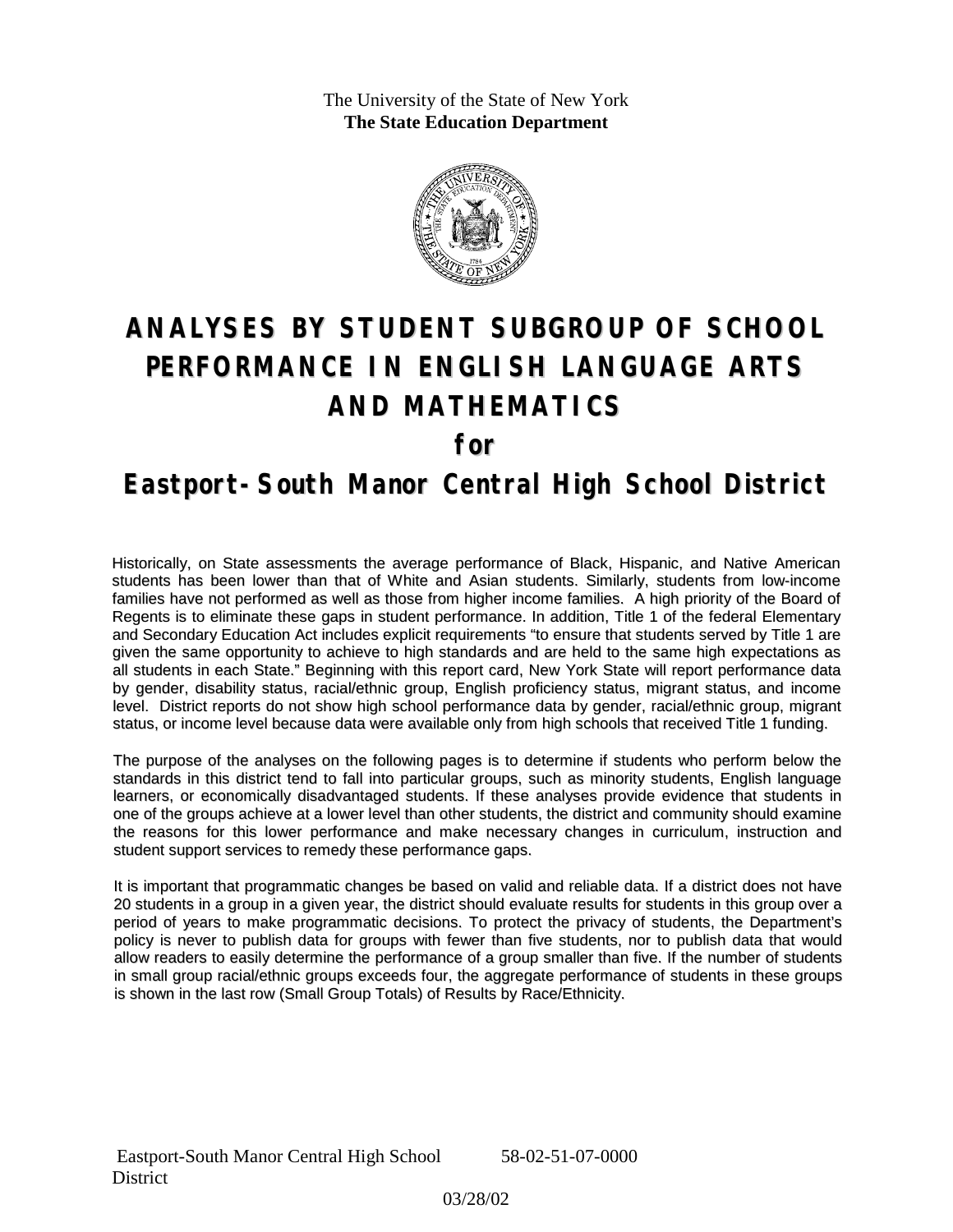### **Middle-Level English Language Arts**

A description of the performance levels and summary results for all general-education students and all students with disabilities can be found in the *Overview* of the New York State Report Card.

|                                          | <b>Counts of Students</b> |            |                             |                |             |                |                | <b>Percentages</b><br>of Tested |                  |                  |  |
|------------------------------------------|---------------------------|------------|-----------------------------|----------------|-------------|----------------|----------------|---------------------------------|------------------|------------------|--|
| <b>Student Subgroup</b>                  | <b>Not Tested</b>         |            |                             | <b>Tested</b>  |             |                |                |                                 | <b>Students</b>  |                  |  |
|                                          | <b>ALT</b>                | <b>ELL</b> | No<br>Valid<br><b>Score</b> | Level<br>1     | Level<br>2  | Level<br>3     | Level<br>4     | Total                           | Level<br>$2 - 4$ | Level<br>$3 - 4$ |  |
| Results by Race/Ethnicity                |                           |            |                             |                |             |                |                |                                 |                  |                  |  |
| American Indian/Alaskan<br><b>Native</b> | $\overline{0}$            | 0          | $\pmb{0}$                   | $\mathbf 0$    | 0           | $\mathbf 0$    | 0              | 0                               | 0%               | 0%               |  |
| <b>Black</b>                             | 0                         | 0          | $\mathbf{1}$                | $\mathbf s$    | $\mathbf s$ | s              | s              | 3                               | S                | s                |  |
| Hispanic                                 | 0                         | 0          | 0                           | 2              | 3           | $\overline{2}$ | $\overline{2}$ | 9                               | 78%              | 44%              |  |
| Asian or Pacific Islander                | 0                         | 0          | $\pmb{0}$                   | s              | $\mathbf s$ | $\mathbf s$    | s              | 3                               | s                | s                |  |
| White                                    | 0                         | 0          | $\mathbf{1}$                | 8              | 62          | 110            | 27             | 207                             | 96%              | 66%              |  |
| Total                                    | 0                         | $\pmb{0}$  | $\overline{2}$              | 11             | 68          | 114            | 29             | 222                             | 95%              | 64%              |  |
| Small Group Totals (s)                   | 0                         | 0          | $\mathbf{1}$                | $\mathbf{1}$   | 3           | 2              | $\pmb{0}$      | 6                               | 83%              | 33%              |  |
| Results by Gender                        |                           |            |                             |                |             |                |                |                                 |                  |                  |  |
| Female                                   | 0                         | 0          | $\mathbf{1}$                | 3              | 26          | 58             | 21             | 108                             | 97%              | 73%              |  |
| Male                                     | $\mathbf 0$               | 0          | $\mathbf{1}$                | 8              | 42          | 56             | 8              | 114                             | 93%              | 56%              |  |
| Total                                    | 0                         | 0          | $\overline{2}$              | 11             | 68          | 114            | 29             | 222                             | 95%              | 64%              |  |
| Results by English Proficiency Status    |                           |            |                             |                |             |                |                |                                 |                  |                  |  |
| <b>English Proficient</b>                | 0                         | 0          | $\overline{2}$              | 11             | 68          | 114            | 29             | 222                             | 95%              | 64%              |  |
| <b>Limited English Proficient</b>        | 0                         | 0          | 0                           | $\mathbf 0$    | $\mathbf 0$ | 0              | 0              | 0                               | 0%               | 0%               |  |
| Total                                    | $\mathbf 0$               | 0          | $\overline{2}$              | 11             | 68          | 114            | 29             | 222                             | 95%              | 64%              |  |
| Results by Income Level                  |                           |            |                             |                |             |                |                |                                 |                  |                  |  |
| Economically<br>Disadvantaged            | $\mathbf 0$               | 0          | 1                           | $\overline{2}$ | 1           | $\overline{2}$ | 0              | 5                               | 60%              | 40%              |  |
| Not Disadvantaged                        | $\mathbf 0$               | 0          | $\mathbf{1}$                | 9              | 67          | 112            | 29             | 217                             | 96%              | 65%              |  |
| Total                                    | 0                         | $\pmb{0}$  | $\mathbf{2}$                | 11             | 68          | 114            | 29             | 222                             | 95%              | 64%              |  |
| Results by Migrant Status                |                           |            |                             |                |             |                |                |                                 |                  |                  |  |
| <b>Migrant Family</b>                    | 0                         | 0          | $\mathbf 0$                 | $\mathbf 0$    | $\mathbf 0$ | $\mathbf 0$    | 0              | 0                               | 0%               | 0%               |  |
| Not Migrant Family                       | 0                         | $\pmb{0}$  | 2                           | 11             | 68          | 114            | 29             | 222                             | 95%              | 64%              |  |
| Total                                    | 0                         | 0          | $\overline{2}$              | 11             | 68          | 114            | 29             | 222                             | 95%              | 64%              |  |

**Note. ALT** designates severely disabled students eligible for the New York State Alternate Assessment; **ELL** designates English language learners eligible for an alternative assessment of proficiency in reading English; and **No Valid Score** designates students who did not receive a valid test score because of absence from all or part of the test or because the test was administered under nonstandard conditions.

 Eastport-South Manor Central High School **District** 

58-02-51-07-0000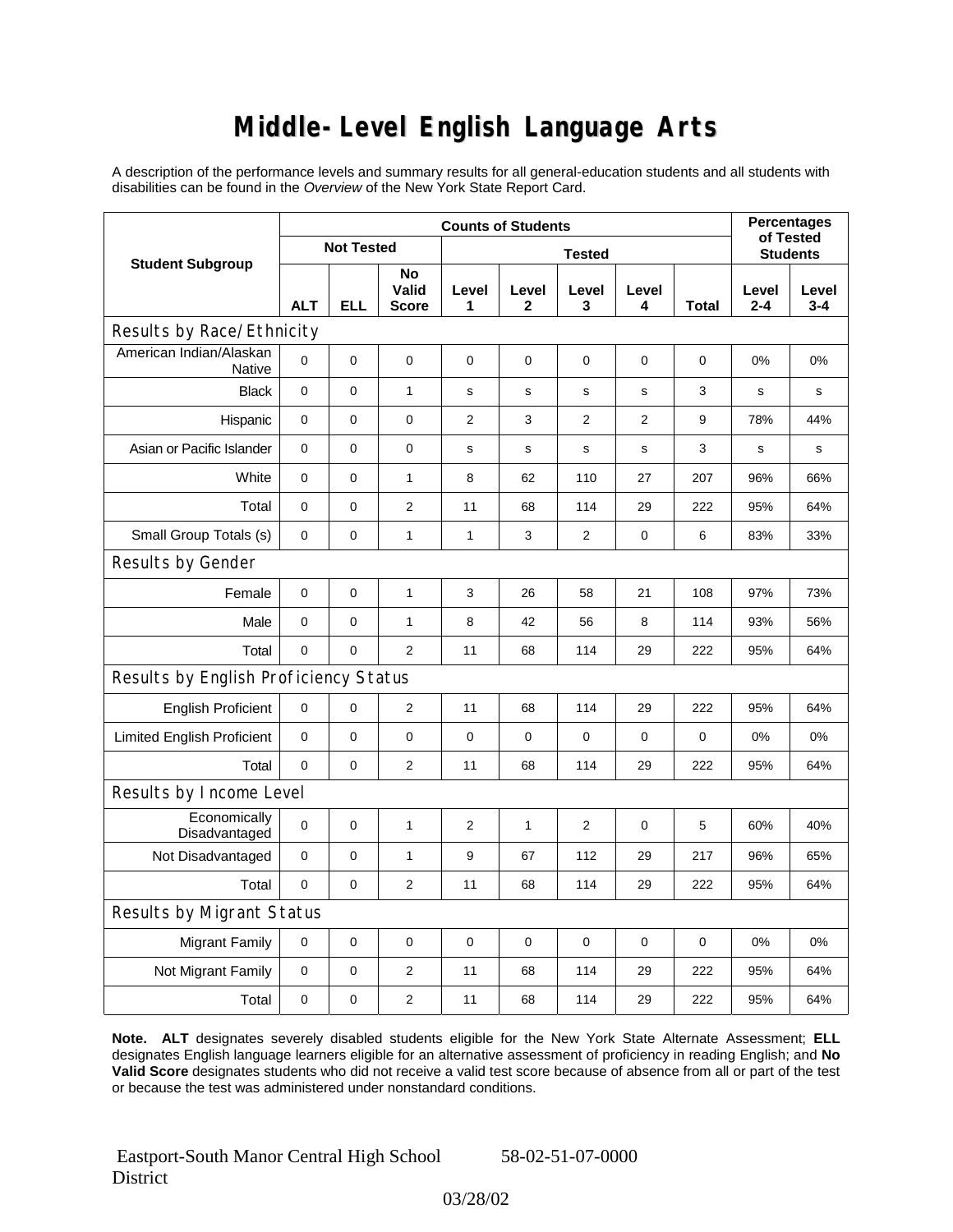### **Middle-Level Mathematics**

A description of the performance levels and summary results for all general-education students and all students with disabilities can be found in the *Overview* of the New York State Report Card.

|                                       | <b>Counts of Students</b> |             |                             |                |                |                |                  | <b>Percentages</b><br>of Tested |                  |                  |  |
|---------------------------------------|---------------------------|-------------|-----------------------------|----------------|----------------|----------------|------------------|---------------------------------|------------------|------------------|--|
| <b>Student Subgroup</b>               | <b>Not Tested</b>         |             |                             | <b>Tested</b>  |                |                |                  |                                 | <b>Students</b>  |                  |  |
|                                       | <b>ALT</b>                | <b>ELL</b>  | No<br>Valid<br><b>Score</b> | Level<br>1     | Level<br>2     | Level<br>3     | Level<br>4       | <b>Total</b>                    | Level<br>$2 - 4$ | Level<br>$3 - 4$ |  |
| Results by Race/Ethnicity             |                           |             |                             |                |                |                |                  |                                 |                  |                  |  |
| American Indian/Alaskan<br>Native     | $\Omega$                  | $\mathbf 0$ | $\pmb{0}$                   | 0              | 0              | 0              | 0                | 0                               | 0%               | 0%               |  |
| <b>Black</b>                          | 0                         | 0           | 0                           | $\mathbf s$    | $\mathsf{s}$   | $\mathbf s$    | s                | 4                               | s                | s                |  |
| Hispanic                              | 0                         | 0           | $\pmb{0}$                   | $\overline{2}$ | 4              | $\overline{2}$ | 1                | 9                               | 78%              | 33%              |  |
| Asian or Pacific Islander             | 0                         | $\mathbf 0$ | $\pmb{0}$                   | s              | $\mathbf S$    | s              | s                | 3                               | s                | s                |  |
| White                                 | 0                         | 0           | $\mathbf{1}$                | 24             | 83             | 94             | 6                | 207                             | 88%              | 48%              |  |
| Total                                 | 0                         | $\mathsf 0$ | $\mathbf{1}$                | 27             | 91             | 98             | $\boldsymbol{7}$ | 223                             | 88%              | 47%              |  |
| Small Group Totals (s)                | $\mathbf 0$               | 0           | $\pmb{0}$                   | 1              | $\overline{4}$ | 2              | 0                | $\overline{7}$                  | 86%              | 29%              |  |
| Results by Gender                     |                           |             |                             |                |                |                |                  |                                 |                  |                  |  |
| Female                                | 0                         | 0           | $\pmb{0}$                   | 16             | 49             | 40             | 3                | 108                             | 85%              | 40%              |  |
| Male                                  | 0                         | $\mathbf 0$ | $\mathbf{1}$                | 11             | 42             | 58             | 4                | 115                             | 90%              | 54%              |  |
| Total                                 | 0                         | 0           | $\mathbf{1}$                | 27             | 91             | 98             | $\overline{7}$   | 223                             | 88%              | 47%              |  |
| Results by English Proficiency Status |                           |             |                             |                |                |                |                  |                                 |                  |                  |  |
| <b>English Proficient</b>             | $\mathbf 0$               | $\mathbf 0$ | $\mathbf{1}$                | 27             | 91             | 98             | $\boldsymbol{7}$ | 223                             | 88%              | 47%              |  |
| <b>Limited English Proficient</b>     | 0                         | 0           | $\pmb{0}$                   | 0              | $\mathbf 0$    | 0              | 0                | $\mathbf 0$                     | 0%               | 0%               |  |
| Total                                 | 0                         | $\mathbf 0$ | $\mathbf{1}$                | 27             | 91             | 98             | $\overline{7}$   | 223                             | 88%              | 47%              |  |
| Results by Income Level               |                           |             |                             |                |                |                |                  |                                 |                  |                  |  |
| Economically<br>Disadvantaged         | $\mathbf 0$               | 0           | $\mathbf 0$                 | 3              | $\overline{2}$ | $\mathbf{1}$   | $\mathbf 0$      | 6                               | 50%              | 17%              |  |
| Not Disadvantaged                     | $\mathbf 0$               | 0           | $\mathbf{1}$                | 24             | 89             | 97             | $\overline{7}$   | 217                             | 89%              | 48%              |  |
| Total                                 | $\mathbf 0$               | $\mathbf 0$ | $\mathbf{1}$                | 27             | 91             | 98             | 7                | 223                             | 88%              | 47%              |  |
| Results by Migrant Status             |                           |             |                             |                |                |                |                  |                                 |                  |                  |  |
| <b>Migrant Family</b>                 | 0                         | 0           | $\pmb{0}$                   | $\mathbf 0$    | $\mathbf 0$    | 0              | $\mathbf 0$      | $\mathbf 0$                     | 0%               | 0%               |  |
| Not Migrant Family                    | $\mathbf 0$               | $\mathbf 0$ | $\mathbf{1}$                | 27             | 91             | 98             | $\overline{7}$   | 223                             | 88%              | 47%              |  |
| Total                                 | 0                         | 0           | $\mathbf{1}$                | 27             | 91             | 98             | $\overline{7}$   | 223                             | 88%              | 47%              |  |

**Note. ALT** designates severely disabled students eligible for the New York State Alternate Assessment; **ELL** designates English language learners eligible for an alternative assessment of proficiency in reading English; and **No Valid Score** designates students who did not receive a valid test score because of absence from all or part of the test or because the test was administered under nonstandard conditions.

 Eastport-South Manor Central High School **District** 

03/28/02

58-02-51-07-0000